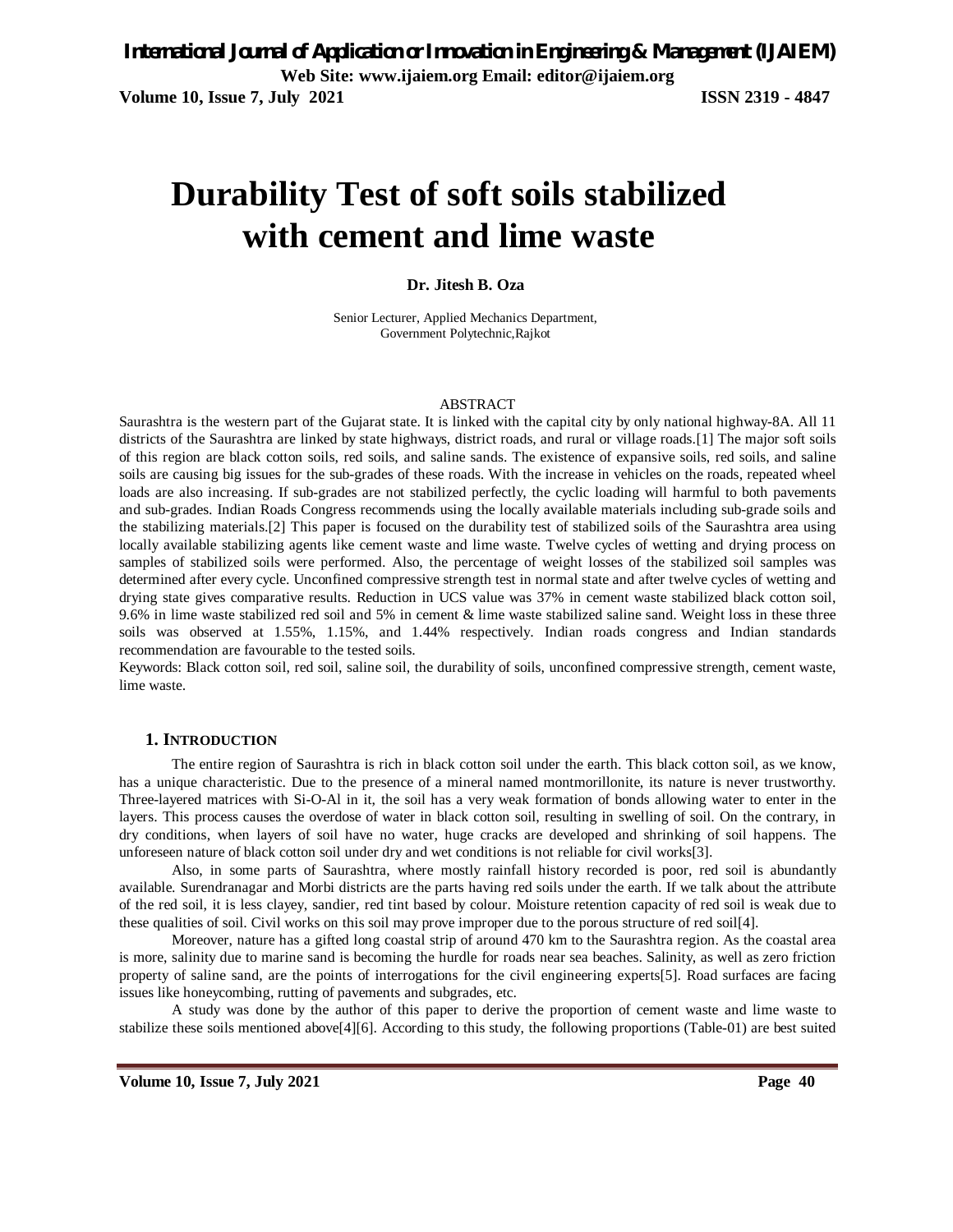### **Volume 10, Issue 7, July 2021 ISSN 2319 - 4847**

for achieving desired index properties. Table-02 shows the achieved index properties of these soft soils at the final proportion of stabilizers.

| Sr.No. | Type of soil      | Name of stabilizers | <b>Proportion</b> |
|--------|-------------------|---------------------|-------------------|
|        | Black cotton soil | Cement waste        | 15%               |
|        | Red Soil          | Lime waste          | 15%               |
| 3      | Saline sand       | Cement & lime waste | 7.5% each         |
|        |                   | (combined)          |                   |

**Table-01** Proportion of stabilizers for black cotton soil-red soil-saline sand

| Table-02 Index properties of cement & lime stabilized black cotton soil-red soil-saline sand |
|----------------------------------------------------------------------------------------------|
|----------------------------------------------------------------------------------------------|

| Sr.No. | Property of Soil                    | Black<br>cotton<br>soil in<br>natura<br>1 state | <b>Black</b><br>cotton<br>with<br>soil<br>cement<br>waste $@15\%$ | Red soil<br>in<br>natural<br>state | Red soil with<br>lime waste $@$<br>15% | Saline<br>sand<br>in<br>natural<br>state | Saline sand<br>with<br>cement<br>$\omega$<br>waste<br>7.5%<br>and<br>lime<br>waste<br>7.5% |
|--------|-------------------------------------|-------------------------------------------------|-------------------------------------------------------------------|------------------------------------|----------------------------------------|------------------------------------------|--------------------------------------------------------------------------------------------|
| 01     | Liquid Limit (%)                    | 59.79                                           | 34.60                                                             | 36.50                              | 30.20                                  | --                                       |                                                                                            |
| 02     | Plastic Limit(%)                    | 36.80                                           | 25.80                                                             | 12.50                              | 25.50                                  |                                          |                                                                                            |
| 03     | Max Dry Density<br>(gm/cc)          | 1.449                                           | 1.760                                                             | 01.59                              | 01.85                                  | 01.49                                    | 1.770                                                                                      |
| 04     | Optimum moisture<br>content $(\% )$ | 14.50                                           | 17.40                                                             | 10.00                              | 17.00                                  | 14.00                                    | 18.30                                                                                      |
| 05     | Cohesion<br>Value(gm/sqcm)          | 0.885                                           | 1.425                                                             | 01.30                              | 04.20                                  | $\Omega$                                 | $\mathbf{0}$                                                                               |
| 06     | Angle of friction (")               | 19.00                                           | 23.15                                                             | 21.00                              | 27.50                                  | 20.00                                    | 30.00                                                                                      |
| 07     | Un soaked $CBR(\%)$                 | 05.00                                           | 78.00                                                             | 14.00                              | 82.00                                  | 11.00                                    | 93.00                                                                                      |
| 08     | Soaked CBR(%)                       | 00.45                                           | 07.30                                                             | 01.30                              | 07.50                                  | 01.00                                    | 08.50                                                                                      |
| 09     | Free swell pressure<br>(kg/sqcm)    | 14.00                                           | 00.03                                                             | 10.00                              | 00.05                                  | 17.00                                    | 00.20                                                                                      |

### **2. DURABILITY TEST ON STABILIZED SOILS [DRYING AND WETTING PROCESS]:**

Durability test on Stabilized soils is performed to check whether stabilized soils are durable under change of dry and wet state. The test is done according to IS:4332 (Part-4) for soil-cement mixture[7]. We have also tested soil lime mixture for durability on the same line of action. The main purpose of the test is to check the stabilized soils for durability criteria. This test is alternatively known as the "Wetting and drying" test. One more procedure of durability test is the "Freezing and Thawing" test but keeping the average hot climate condition of the Saurashtra region, wetting and drying test is adopted. This test broadly determines the weight loss after every cycle with a proper application of brushing and cleaning the surface after each drying cycle. For black cotton soil, three samples were made of a natural state and three samples were made adding 15% cement waste as a stabilizing agent. For red soil also three samples were made of a natural state and three samples were made using 15% of lime waste as a stabilizer. For saline sand, the samples for the natural condition are not possible due to non-plastic behavior but saline sand with cement waste and lime waste each 7.5% of the weight of saline sand. Optimum moisture content was used to mix water quantity in the sample.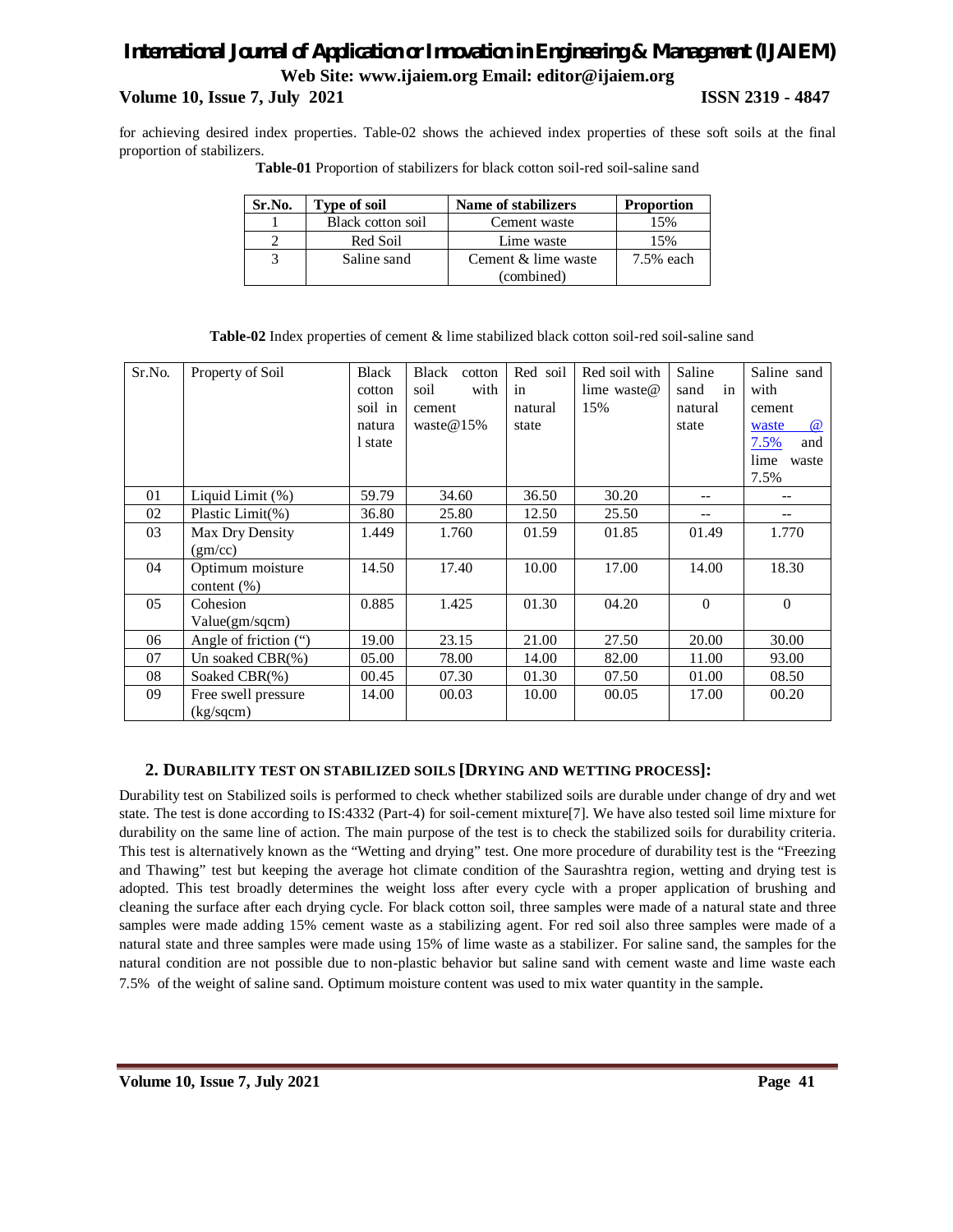**Volume 10, Issue 7, July 2021 ISSN 2319 - 4847** 



**Figure:1** Wetting and drying process of samples



**Figure:2** Samples of Black cotton soil in natural state and stabilized state

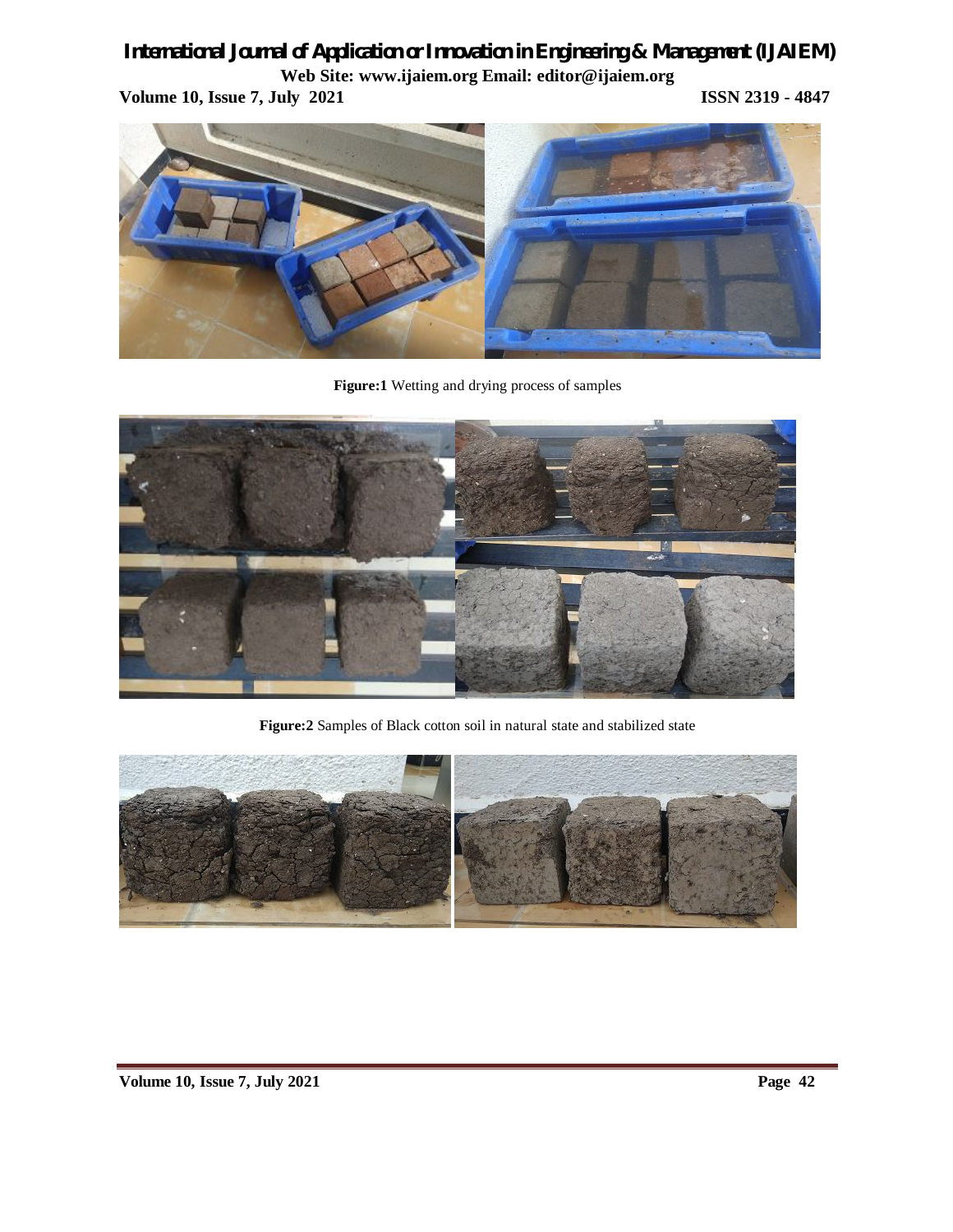**Volume 10, Issue 7, July 2021 ISSN 2319 - 4847** 



**Figure:3** Samples of black cotton soils after twelfth cycle of drying



**Figure:4** Samples of stabilized red soil under process of wetting and drying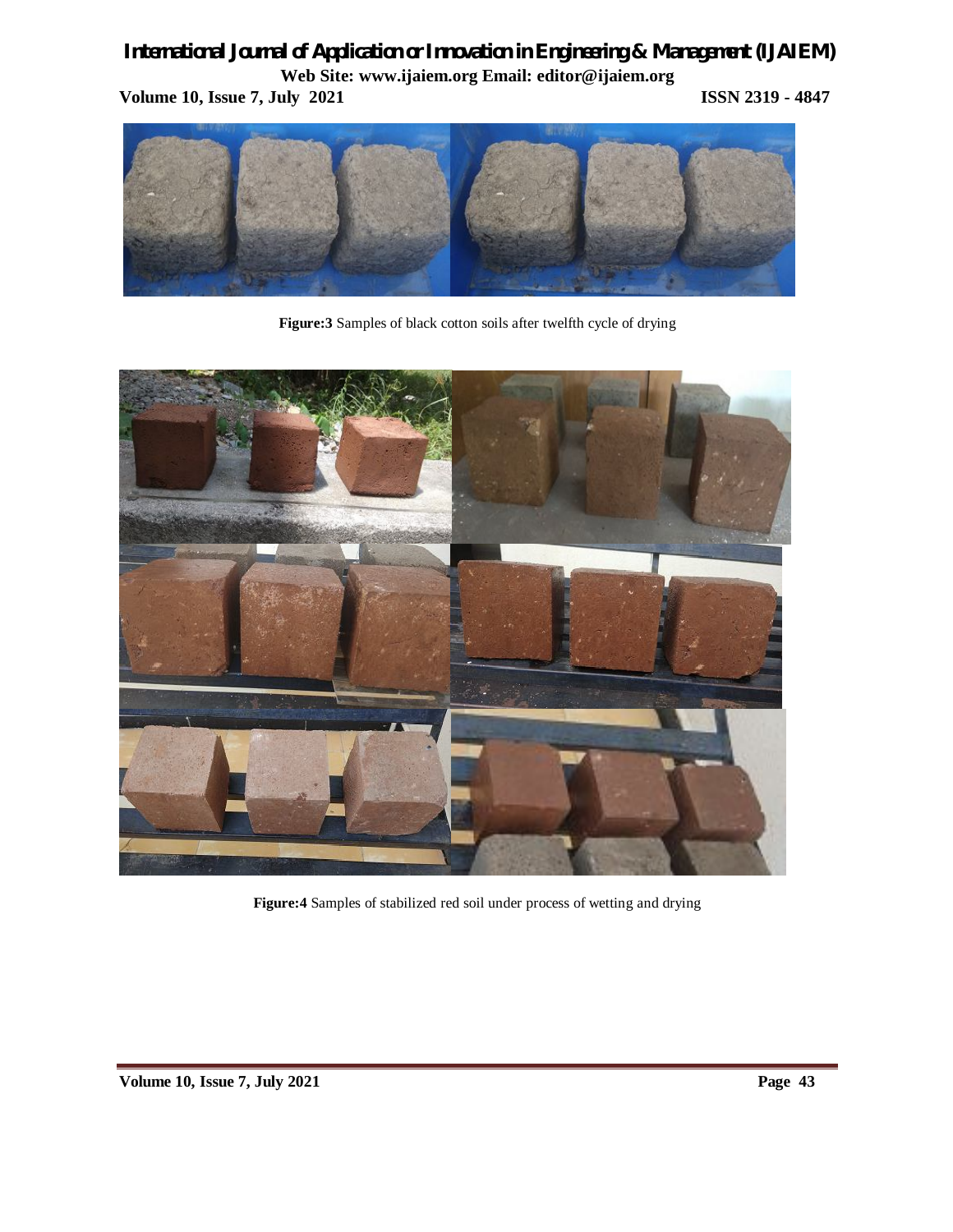**Volume 10, Issue 7, July 2021 ISSN 2319 - 4847**



**Figure:5** Samples of stabilized saline sand under the process of wetting and drying

In the durability test, the samples are prepared in a square size of 10x10x10cm. The volume of the sample is kept 1000 ml. Wetting of samples is done for 5 hours in normal water. And drying is done by oven maintain temperature of 110 degrees for 24 hours. After every drying cycle, the samples are brushed upside down from all the sides of samples and check for the weight for loss if any. The residual unconfined compressive strength test is also carried out on the samples after completion of twelve cycles of drying and wetting. The results are compared with the unconfined compressive strength in the normal condition of the soil samples[8][9].

### **3. RESULT AND DISCUSSION**

The durability test is done using stabilizers for the soft soils of Saurashtra. Black cotton soil, red soil, and saline sand are blended with cement waste and/or lime waste as per the proportions given in table-01. Index properties were already derived in early research study as shown in table-02. It can be seen that the change in properties of all these three soils is favouring the civil works and its requirements. All the properties are positively behaving after modification with stabilizing agents. But the issue can be raised whether the stabilized soils are durable for a long time or not. To make sure of the durability of the stabilized soils, we have performed the durability test of the soil as suggested by the Indian standard code. The results obtained after twelve cycles of drying and wetting process are satisfactory. Brushing was applied as suggested by IS code, after every cycle of the drying process to calculate the loss in weight at the end of each cycle. Finally, weight loss in samples was observed to be 1.55%, 1.15%, and 1.44% respectively for black cotton soil, red soil, and saline sand. Residual UCS and Normal UCS tests are also compared. Black cotton soil lost 37% strength after the test. Red soil was strong enough but lost 9.6% strength. And saline sand has a loss of 5% only after the durability test. In Table- 3, 4 & 5 observations of weight loss after each cycle are shown. Table-6 is a comparison of the UCS test in normal condition and residual condition after twelve cycles of wetting and drying. Figure-06, 07 & 08 are the graphical representation of the weight loss in gram per cycle of test. The secondary axis represents the percentage loss after every cycle. Figure-09 reflects the changes in UCS test reading before and after the durability test.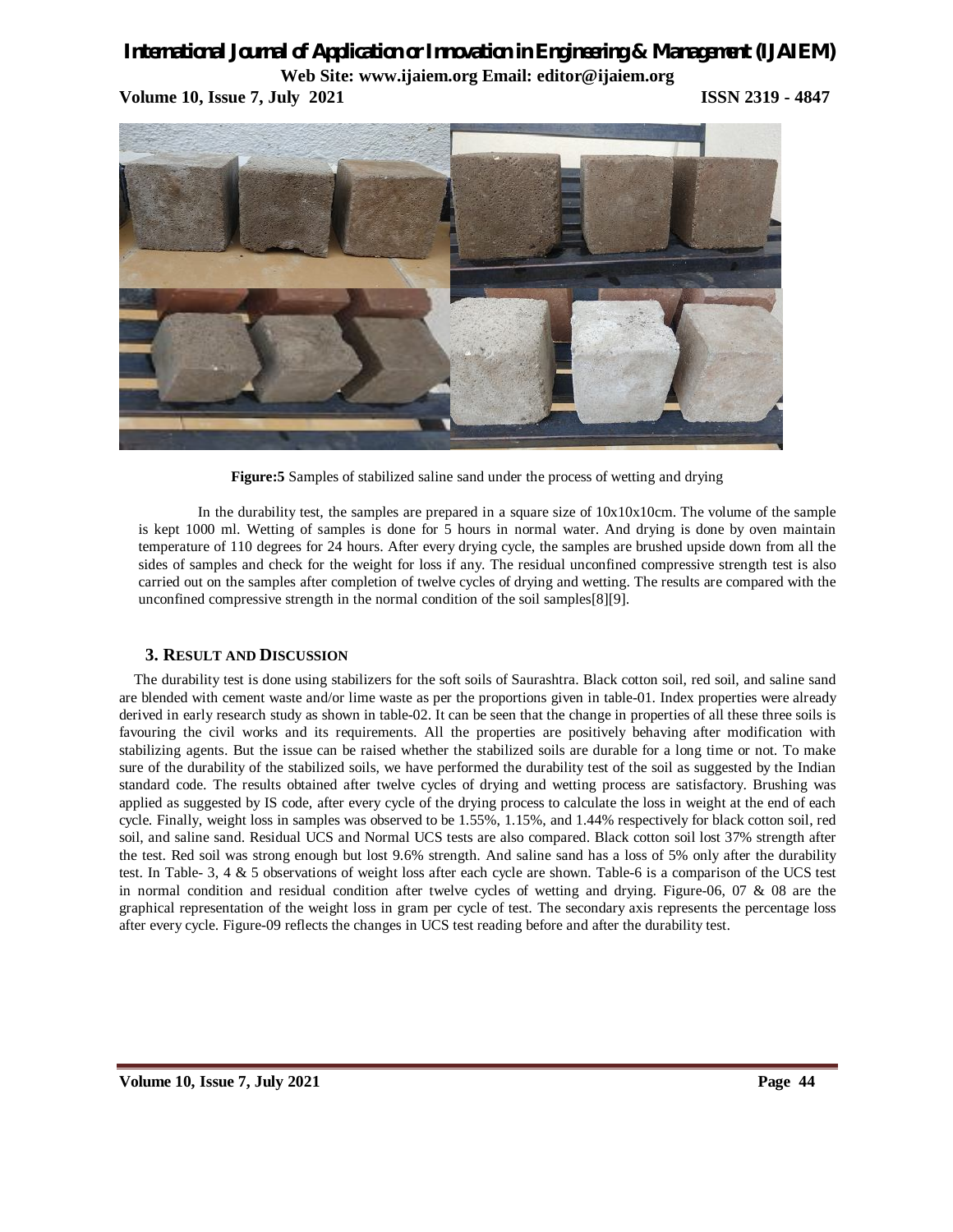**Volume 10, Issue 7, July 2021 ISSN 2319 - 4847** 

|                    | Durability Wetting and Drying Test (According to IS-4332 (Part-4)  |       |                    |                                           |       |                         |                                           |       |  |  |
|--------------------|--------------------------------------------------------------------|-------|--------------------|-------------------------------------------|-------|-------------------------|-------------------------------------------|-------|--|--|
|                    | Cement Waste Stabilized Black cotton Soil<br>Material Description: |       |                    |                                           |       |                         |                                           |       |  |  |
|                    | Stabilizer (by weight) 15% of weight of BC Soil                    |       |                    |                                           |       |                         |                                           |       |  |  |
|                    | Sample-1                                                           |       |                    | Sample-2                                  |       | Sample-3                |                                           |       |  |  |
| Initial<br>Wt.(gm) | 1936                                                               |       | Initial<br>Wt.(gm) | 1942                                      |       | Initial<br>Wt.(gm)      | 1903                                      |       |  |  |
| Cycle No           | Weight<br>loss after<br>each cycle                                 | %Loss | <b>Cycle No</b>    | <b>Weight loss</b><br>after each<br>cycle | %Loss | Cycle<br>N <sub>0</sub> | <b>Weight loss</b><br>after each<br>cycle | %Loss |  |  |
| 1                  | 1928                                                               | 0.41  | 1                  | 1936                                      | 0.31  | 1                       | 1898                                      | 0.26  |  |  |
| $\overline{2}$     | 1926                                                               | 0.52  | $\overline{2}$     | 1935                                      | 0.36  | $\overline{c}$          | 1896                                      | 0.36  |  |  |
| 3                  | 1923                                                               | 0.67  | 3                  | 1934                                      | 0.41  | 3                       | 1895                                      | 0.41  |  |  |
| $\overline{4}$     | 1921                                                               | 0.77  | $\overline{4}$     | 1932                                      | 0.52  | 4                       | 1893                                      | 0.52  |  |  |
| 5                  | 1920                                                               | 0.83  | 5                  | 1930                                      | 0.62  | 5                       | 1890                                      | 0.67  |  |  |
| 6                  | 1918                                                               | 0.93  | 6                  | 1928                                      | 0.72  | 6                       | 1888                                      | 0.77  |  |  |
| 7                  | 1915                                                               | 1.08  | 7                  | 1927                                      | 0.77  | 7                       | 1885                                      | 0.93  |  |  |
| 8                  | 1913                                                               | 1.19  | 8                  | 1925                                      | 0.88  | 8                       | 1882                                      | 1.08  |  |  |
| 9                  | 1910                                                               | 1.34  | 9                  | 1923                                      | 0.98  | 9                       | 1879                                      | 1.24  |  |  |
| 10                 | 1908                                                               | 1.45  | 10                 | 1921                                      | 1.08  | 10                      | 1877                                      | 1.34  |  |  |
| 11                 | 1906                                                               | 1.55  | 11                 | 1919                                      | 1.19  | 11                      | 1874                                      | 1.50  |  |  |
| 12                 | 1903                                                               | 1.70  | 12                 | 1917                                      | 1.29  | 12                      | 1871                                      | 1.65  |  |  |

**Table-03** Durability test of cement waste stabilized black cotton soil

**Average percentage loss in weight of sample= 1.55%**



**Figure-06** Graphical representation of weight loss after each cycle of drying and wetting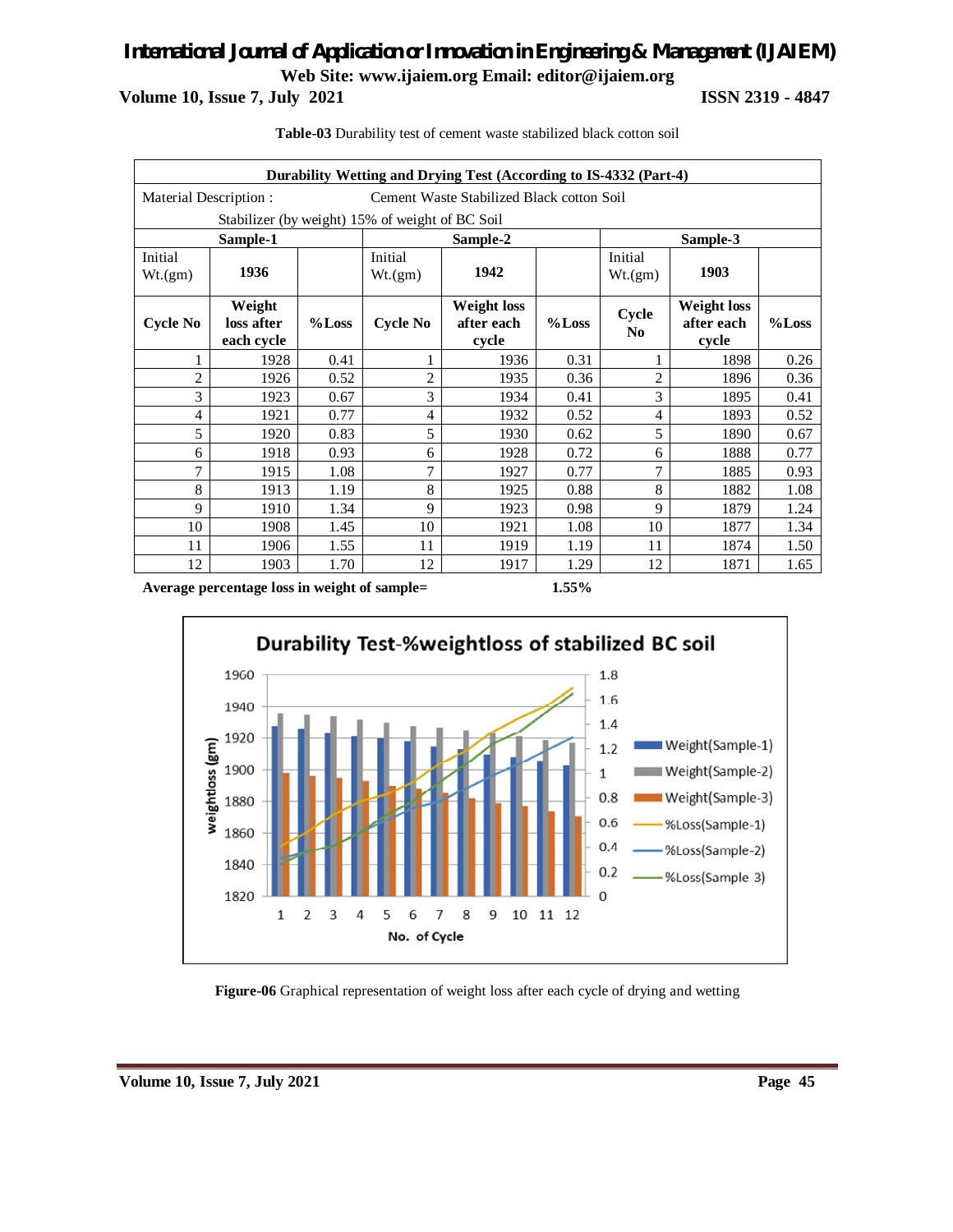**Volume 10, Issue 7, July 2021 ISSN 2319 - 4847** 

| Durability Wetting and Drying Test (According to IS-4332 (Part-4) |                                                         |       |                 |                      |       |                |                      |       |  |
|-------------------------------------------------------------------|---------------------------------------------------------|-------|-----------------|----------------------|-------|----------------|----------------------|-------|--|
|                                                                   | Lime Waste Stabilized Red Soil<br>Material Description: |       |                 |                      |       |                |                      |       |  |
|                                                                   | Stabilizer (by weight) 15% of the weight of Red Soil    |       |                 |                      |       |                |                      |       |  |
|                                                                   | Sample-1                                                |       |                 | Sample-2             |       |                | Sample-3             |       |  |
| Initial                                                           | 1966                                                    |       | Initial         | 1958                 |       | Initial        | 1982                 |       |  |
| $Wt.$ (gm)                                                        |                                                         |       | $Wt.$ (gm)      |                      |       | W <sub>t</sub> |                      |       |  |
|                                                                   |                                                         |       |                 |                      |       | (gm)           |                      |       |  |
|                                                                   | Weight                                                  |       |                 | Weight<br>loss after |       | Cycle          | Weight<br>loss after |       |  |
| <b>Cycle No</b>                                                   | loss after                                              | %Loss | <b>Cycle No</b> | each                 | %Loss | No             | each                 | %Loss |  |
|                                                                   | each cycle                                              |       |                 | cycle                |       |                | cycle                |       |  |
| 1                                                                 | 1964                                                    | 0.10  | 1               | 1957                 | 0.05  | 1              | 1980                 | 0.102 |  |
| $\overline{2}$                                                    | 1962                                                    | 0.20  | $\overline{2}$  | 1955                 | 0.15  | $\overline{c}$ | 1978                 | 0.203 |  |
| 3                                                                 | 1961                                                    | 0.25  | 3               | 1953                 | 0.25  | 3              | 1977                 | 0.254 |  |
| $\overline{4}$                                                    | 1960                                                    | 0.31  | $\overline{4}$  | 1952                 | 0.31  | $\overline{4}$ | 1975                 | 0.356 |  |
| 5                                                                 | 1958                                                    | 0.41  | 5               | 1950                 | 0.41  | 5              | 1974                 | 0.407 |  |
| 6                                                                 | 1956                                                    | 0.51  | 6               | 1948                 | 0.51  | 6              | 1972                 | 0.509 |  |
| 7                                                                 | 1955                                                    | 0.56  | 7               | 1946                 | 0.61  | 7              | 1970                 | 0.610 |  |
| 8                                                                 | 1953                                                    | 0.66  | 8               | 1945                 | 0.66  | 8              | 1967                 | 0.763 |  |
| 9                                                                 | 1951                                                    | 0.76  | 9               | 1942                 | 0.81  | 9              | 1965                 | 0.865 |  |
| 10                                                                | 1950                                                    | 0.81  | 10              | 1939                 | 0.97  | 10             | 1963                 | 0.966 |  |
| 11                                                                | 1949                                                    | 0.86  | 11              | 1935                 | 1.17  | 11             | 1961                 | 1.068 |  |
| 12                                                                | 1947                                                    | 0.97  | 12              | 1933                 | 1.27  | 12             | 1958                 | 1.221 |  |

**Table-04** Durability test of cement waste stabilized black cotton soil

**Average percentage loss in weight of sample= 1.15%**



**Figure-07** Graphical representation of weight loss after each cycle of drying and wetting

**Volume 10, Issue 7, July 2021** Page 46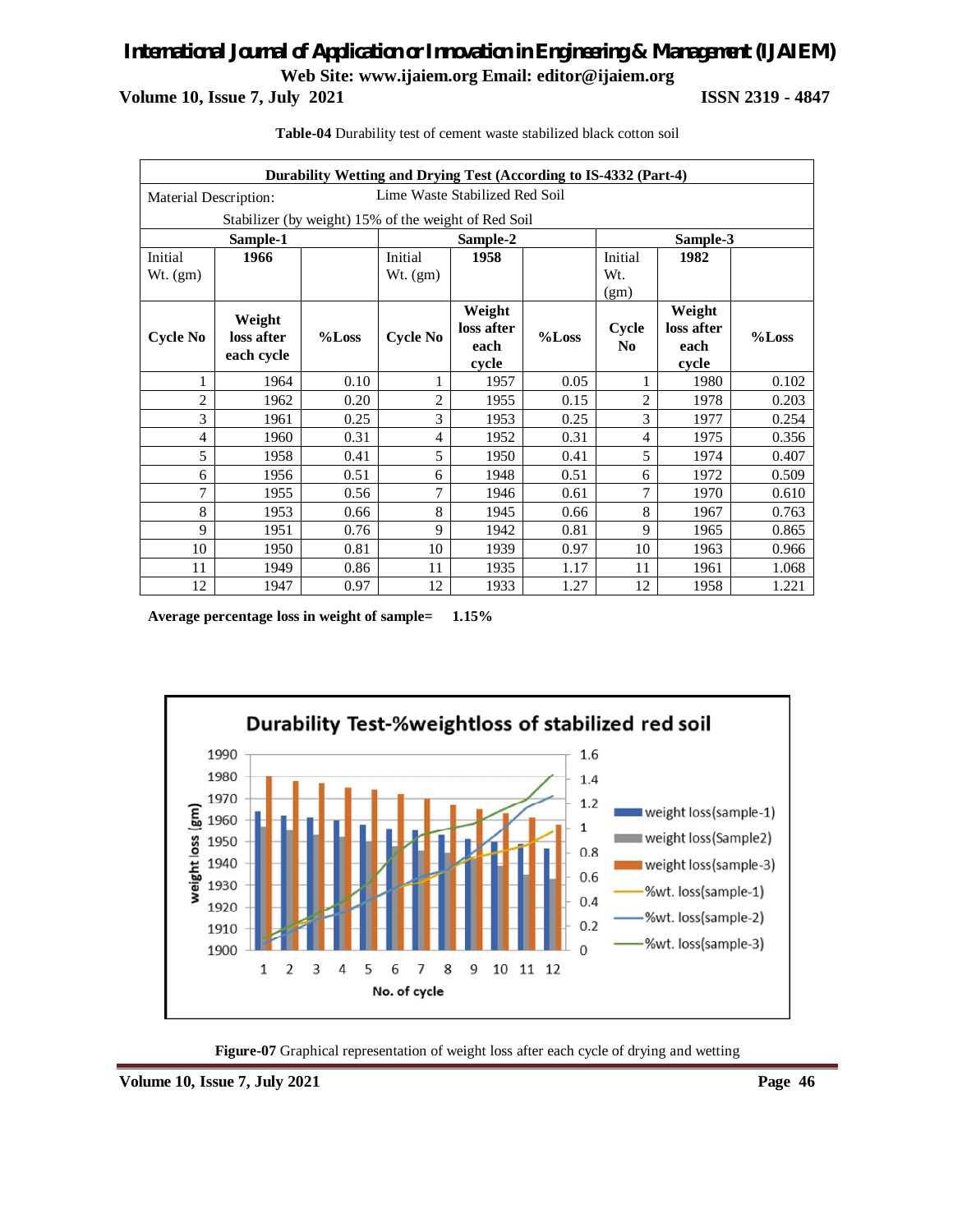### *International Journal of Application or Innovation in Engineering & Management (IJAIEM)* **Web Site: www.ijaiem.org Email: editor@ijaiem.org Volume 10, Issue 7, July 2021 ISSN 2319 - 4847**

| Durability Wetting and Drying Test (According to IS-4332 (Part-4) |                                                                     |       |                 |            |       |                 |        |       |  |
|-------------------------------------------------------------------|---------------------------------------------------------------------|-------|-----------------|------------|-------|-----------------|--------|-------|--|
|                                                                   | Cement + Lime Waste Stabilized Saline Sand<br>Material Description: |       |                 |            |       |                 |        |       |  |
|                                                                   | Stabilizer (by weight) 15% of the weight of Saline Sand             |       |                 |            |       |                 |        |       |  |
|                                                                   | Sample-1                                                            |       |                 | Sample-2   |       | Sample-3        |        |       |  |
| Initial                                                           | 2018                                                                |       | Initial Wt.     | 1997       |       | Initial         | 1993   |       |  |
| Wt. (gm)                                                          |                                                                     |       | (gm)            |            |       | $Wt.$ (gm)      |        |       |  |
|                                                                   | Weight                                                              |       |                 |            |       |                 | Weight |       |  |
|                                                                   | loss                                                                |       |                 | Weight     |       |                 | loss   |       |  |
| Cycle No                                                          | after                                                               | %Loss | <b>Cycle No</b> | loss after | %Loss | <b>Cycle No</b> | after  | %Loss |  |
|                                                                   | each                                                                |       |                 | each cycle |       |                 | each   |       |  |
|                                                                   | cycle                                                               |       |                 |            |       |                 | cycle  |       |  |
| 1                                                                 | 2017                                                                | 0.05  | 1               | 1994       | 0.15  | 1               | 1991   | 0.10  |  |
| $\overline{c}$                                                    | 2015                                                                | 0.15  | $\overline{c}$  | 1992       | 0.25  | $\overline{c}$  | 1989   | 0.20  |  |
| 3                                                                 | 2014                                                                | 0.20  | 3               | 1990       | 0.35  | 3               | 1987   | 0.30  |  |
| $\overline{4}$                                                    | 2012                                                                | 0.30  | 4               | 1988       | 0.45  | $\overline{4}$  | 1985   | 0.40  |  |
| 5                                                                 | 2010                                                                | 0.40  | 5               | 1985       | 0.59  | 5               | 1982   | 0.55  |  |
| 6                                                                 | 2008                                                                | 0.50  | 6               | 1982       | 0.74  | 6               | 1977   | 0.79  |  |
| 7                                                                 | 2006                                                                | 0.59  | $\tau$          | 1980       | 0.84  | 7               | 1974   | 0.94  |  |
| 8                                                                 | 2003                                                                | 0.74  | 8               | 1978       | 0.94  | 8               | 1973   | 0.99  |  |
| 9                                                                 | 2000                                                                | 0.89  | 9               | 1975       | 1.09  | 9               | 1972   | 1.04  |  |
| 10                                                                | 1996                                                                | 1.09  | 10              | 1972       | 1.24  | 10              | 1970   | 1.14  |  |
| 11                                                                | 1994                                                                | 1.19  | 11              | 1969       | 1.39  | 11              | 1968   | 1.24  |  |
| 12                                                                | 1992                                                                | 1.29  | 12              | 1965       | 1.59  | 12              | 1964   | 1.44  |  |

**Table-05** Durability test of cement and lime waste stabilized saline sand

**Average percentage loss in weight of sample= 1.44%**



**Figure-08** Graphical representation of weight loss after each cycle of drying and wetting

**Volume 10, Issue 7, July 2021** Page 47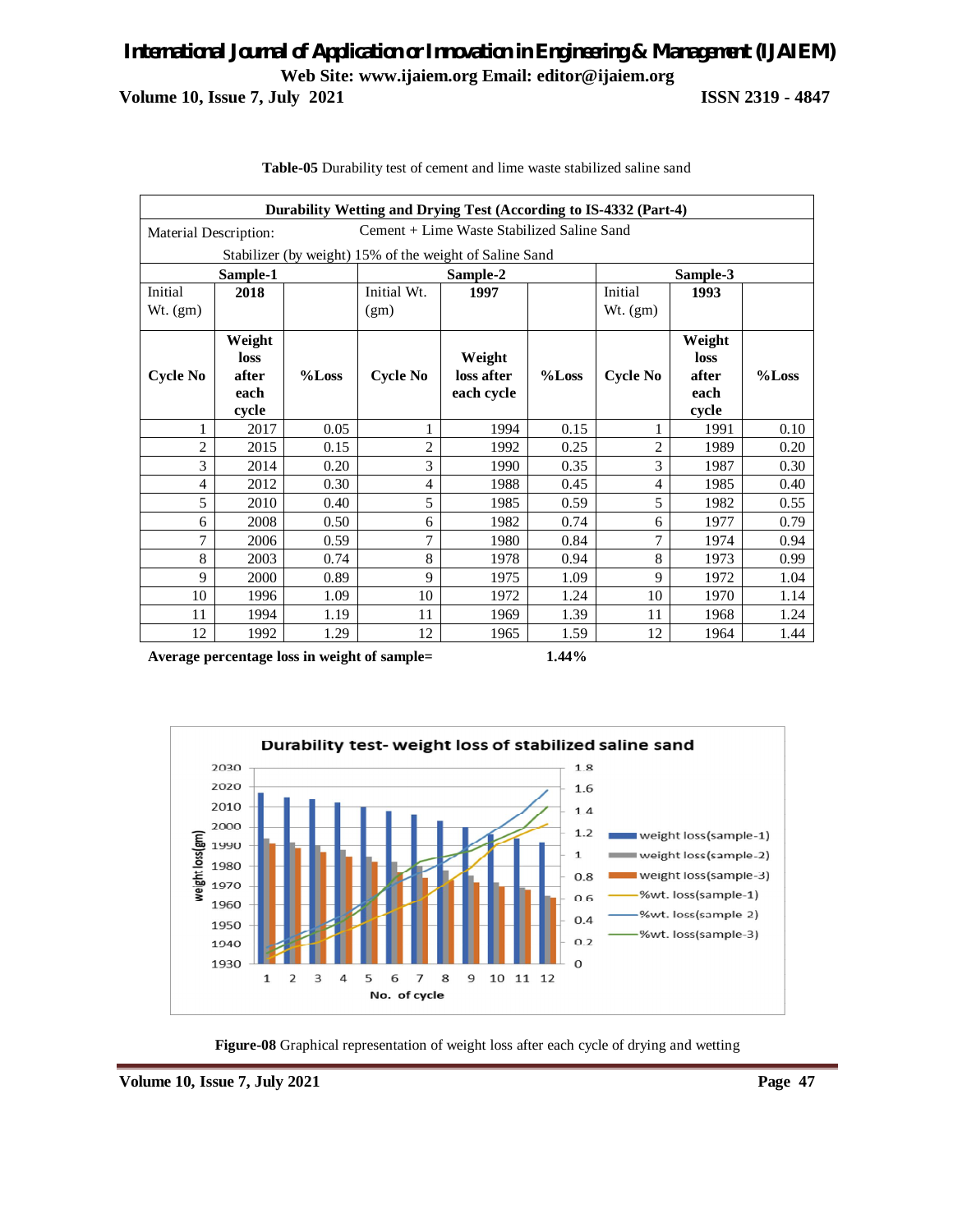| <b>Volume 10, Issue 7, July 2021</b> |  |  |  |
|--------------------------------------|--|--|--|
|--------------------------------------|--|--|--|

**Volume 10, Issue 7, July 2021 ISSN 2319 - 4847**

| Sr No. | Type of<br><b>Specimen</b>                     | <b>Residual</b><br><b>Compressive</b><br>Strength $(N/mm2)$ | <b>Actual Compressive</b><br>strength in normal<br>condition $(N/mm2)$ |
|--------|------------------------------------------------|-------------------------------------------------------------|------------------------------------------------------------------------|
|        | Black cotton soil treated<br>with cement waste | 11.0                                                        | 17.48                                                                  |
| 2      | Red Soil treated with Lime<br>waste            | 16.5                                                        | 18.25                                                                  |
| 3      | Saline Sand with cement<br>and lime waste      | 19.0                                                        | 20.0                                                                   |

**Table: 06** Unconfined compressive strength test for soils



**Figure-09** UCS comparison for stabilized soil after the durability test

### **3.1 Discussion on the obtained results:**

The durability test of stabilized soils using drying and wetting of soil samples gives a positive response to the use of stabilizing agents. This test gives the actual result of the performance of the soils under cycles of wet and dry situations. Black cotton soil crumbles after 3 cycles and could not retain the shape in alternate drying and wetting process and loses the shape as well as volume. But at the same time, stabilized black cotton soil with cement waste has very good resistance against drying and wetting even after 6 cycles. And further, the samples are still in good condition of shape and volume. There is not much impact of weight loss on brushing every cycle. The weight of the first sample is reduced from 1928 gms to 1903 gms. And after 12 cycles average weight loss in black cotton soil is 1.55%. Stabilized black cotton soil samples are observed to be tough enough due to cement-soil interaction in the presence of water. The hydration process reduces voids and the dense solid mix is obtained. In red soil also samples without stabilizing agents cannot sustain after two cycles and crumble in powder. But stabilized red soil with lime waste has an excellent result in the drying and wetting process. No effect was observed on samples after 8 cycles and further can sustain even more cycles without losing even weight. The average weight loss in stabilized red soil is 1.15%. Weight loss is 1957 gm to 1933 gm for samples of red soil. When brushing is applied, weight loss in red soil is observed at less than 2 gms. Lime and red soil mixers are absorbing water and a very stuff consistence mix is produced. In lime waste CaO content is 40.24% and the required CaO in pure lime is 56.2%.[3] This lime waste will slowly improves hardness in the red soil as the conversion of Cao to carbon dioxide will be slow. This rate of hardness will retain the water content in the red soil for long and so strength will be gained more. This characteristic of lime waste provides durability to red soil for long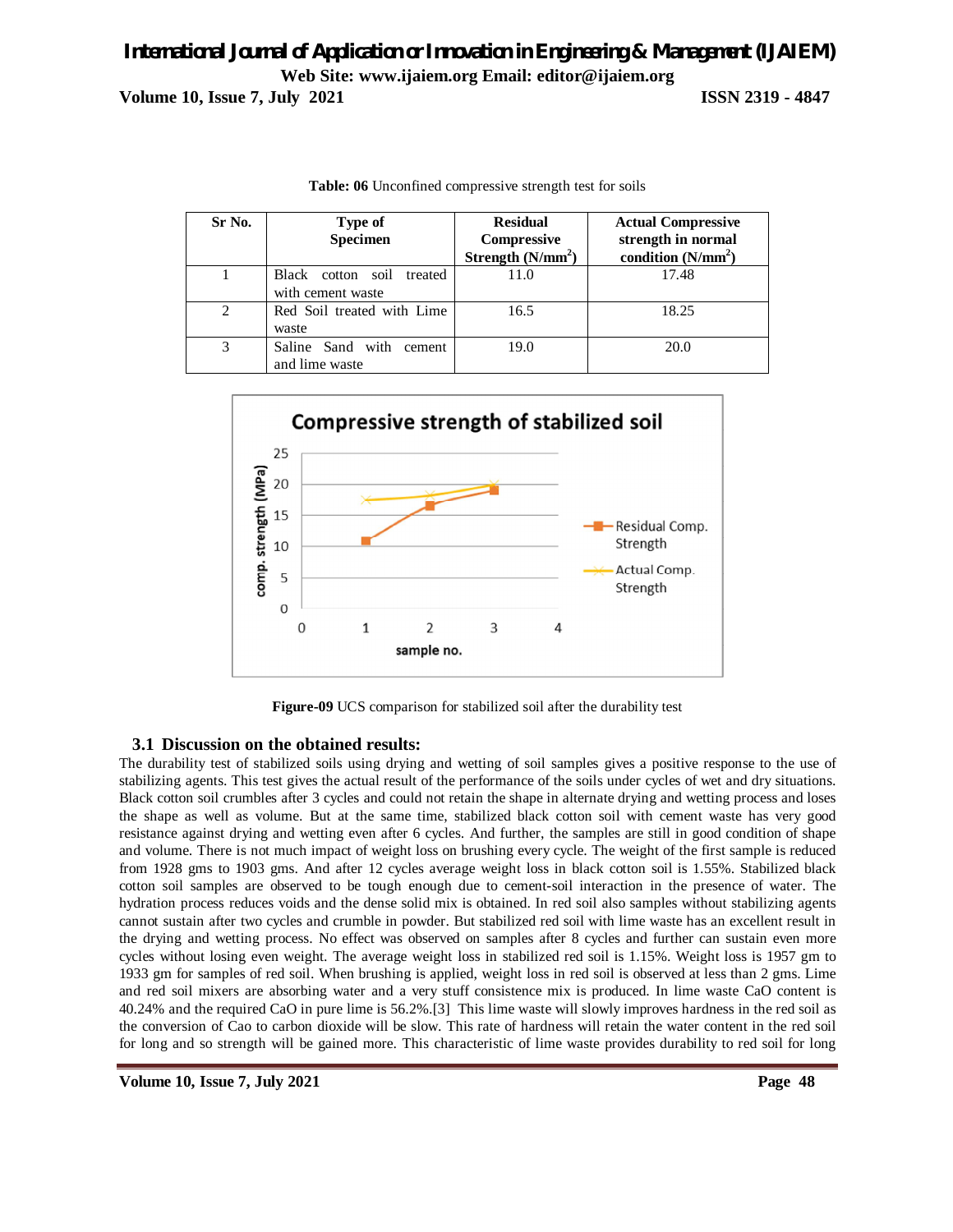#### **Volume 10, Issue 7, July 2021 ISSN 2319 - 4847**

time[10].While in saline soil, it is not possible to prepare samples of saline soils in natural state being non-plastic behavior of sand. But saline sand stabilized with cement and lime waste becomes solid stone to resist the drying and wetting action on it. After 7 cycles, shape and volume of the samples are intake. And can stood firm in further action of drying and wetting. Weight loss (average 1.44%) is also not much affect to the samples as it is very less in percentage. Cement waste content with lime waste content makes hardening process fast and durability is achieved after hardening of samples. Overall, all stabilized soils are showing best durability in this procedure of drying and wetting.

After twelve cycles of durability test, the residual samples are tested for unconfined compressive strength tests. The readings taken are compared with the UCS results of normal samples of soil. There is a loss of 37% strength in stabilized black cotton soil. Similarly, loss of strength in red soil and saline sand is 9.45% and 5% respectively. Black cotton soil loses much after 12 cycles. This is due to swelling/cracking phenomena in wet and dry conditions. The stabilizer-cement waste- is though does well to reduce loss in strength of black cotton soil. Red soil with lime waste is very much insistent to survive the strength even after 12 cycles. Weight loss in the durability test is 1.15% which supports reasonable loss (9.45%) in the residual strength. Saline sand mixer with cement waste and lime waste is very stubborn and act like a stone. Only 5% lost in strength is because of salinity criteria of sand. Even though, saline sand is providing many fruitful results when stabilized.

#### **4.CONCLUSION**

The durability test of the stabilized soils using cement waste  $\&$  lime waste separately or jointly proves to be satisfactory under all codal provisions. Weight loss after drying and wetting process in all the soils are merely below limits. If the black cotton soil, red soil, and saline sand of Saurashtra are stabilized as per the guidelines, they are much durable under any moisture change. The study concludes the following results to use them in the practice of pavement works.

| 1. Weight loss in cement waste stabilized black cotton                         | 1.54%    |
|--------------------------------------------------------------------------------|----------|
| soil after 12 cycles of drying and wetting                                     |          |
| <b>2.</b> Weight loss in lime waste stabilized red soil after $12 \mid 1.15\%$ |          |
| cycles of drying and wetting                                                   |          |
| 3. Weight loss in cement & lime waste stabilized saline                        | $1.44\%$ |
| sand after 12 cycles of drying and wetting                                     |          |

### **Acknowledgment:**

Author is very much thankful to the management of Saurashtra Cement & Chemicals limited, Ranavav for providing stabilizing materials free of cost. Also, I am thankful to the students of Semester- VI, Diploma Civil engineering, who helped in the project. A warm gratitude towards the persons helped one or another way to complete this study.

### **References**

- [1] B. B. Vinod, P. Shende, M. Hyder Baba, B. Vinod α, P. Shende σ, and M. Hyder Baba ρ, "Geo-Technical Investigation on Black Cotton Soils," 2016. Accessed: Feb. 18, 2019. [Online]. Available: https://globaljournals.org/GJRE\_Volume16/4-Geo-Technical-Investigation.pdf.
- [2] IRC 37, "Tentative guidelines for the design of flexible pavements," *Indian Road Congr.*, no. July, p. 108, 2012.
- [3] J. B. Oza and P. J. Gundaliya, "Study of Black Cotton Soil Characteristics with Cement Waste Dust and Lime," *Procedia Eng.*, vol. 51, pp. 110–118, 2013, doi: 10.1016/j.proeng.2013.01.017.
- [4] J. B. Oza and P. J. Gundaliya, "Study of Black Cotton Soil Characteristics with Cement Waste Dust and Lime," *Procedia Eng.*, vol. 51, pp. 110–118, Jan. 2013, doi: 10.1016/J.PROENG.2013.01.017.
- [5] J. Zhang and X. Yu, "Study on the Development Characteristics of the Strength of Inorganic Binder Modified Saline Soil," in *ICCTP 2011*, Jul. 2011, pp. 3701–3705, doi: 10.1061/41186(421)369.
- [6] J. B. Oza and Dr.P.J.Gundaliya, "Comparing Consistency Limits of Black Cotton Soil with Cement Waste Dust and Wood Shaving Ash," *J. Geotechncal Eng. journals*, vol. 4, pp. 31–35, 2017.
- [7] IS 4332 (Part 4), "Methods of test for stabilized soils Part IV wetting and drying, and freezing and thawing tests for compacted soil-cement mixtures," 1968.

**Volume 10, Issue 7, July 2021 Page 49**